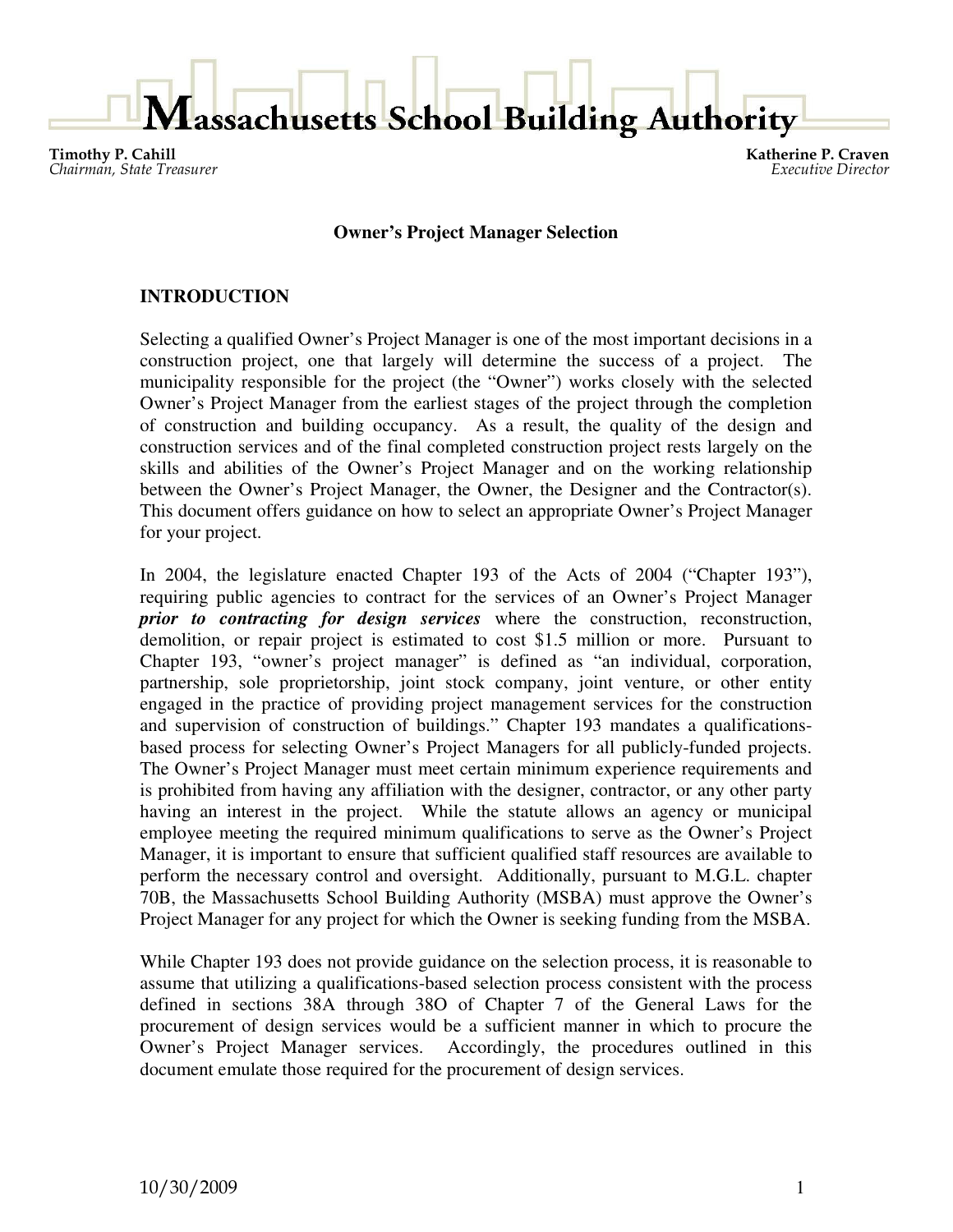The goal for the procurement of the Owner's Project Manager is to contract with an entity that has the skills and abilities to provide a comprehensive scope of services which will result in:

- Selection of an experienced entity to achieve the oversight requirements of the Owner and the MSBA as well as the timely and cost-effective completion of the project.
- Effective monitoring and management of the project and the various consultants, vendors, and contractors from the feasibility study through completion of construction, building occupancy, and the warranty period.
- Selection of a respondent that meets the minimum requirements pursuant to Chapter 193 and has the broad range of skills required for the project, including the ability to monitor and manage several participants and stakeholders, provide the Owner with timely recommendations relative to the successful implementation and execution of the various aspects of the project, monitor field operations, perform cost estimating and control, perform schedule analyses, perform value engineering analyses, perform constructability analyses, monitor quality control processes, monitor safety, and monitor the timely resolution of issues impacting schedule and costs.

# **STEPS IN THE SELECTION OF THE OWNER'S PROJECT MANAGER**

*The information contained in this document is intended to provide information about the MSBA's requirements and general guidance about the procurement of an Owner's Project Manager. Cities, towns and regional school districts should consult their local counsel to ensure that they are in compliance with all procurement and public bidding laws and all federal, state and local requirements.*

Because M.G.L. c. 70B requires that the Owner's Project Manager be approved by the MSBA, the MSBA will require the Owner to submit documentation regarding the procurement and selection process in accordance with Attachment A. **Please review Attachment A prior to beginning the procurement process and take note of the documentation that is required for the MSBA's approval process.** The MSBA reserves the right to request additional documentation or information as it deems necessary to conduct its review of the Owner's recommendation for selection and to monitor or participate in the selection process as it may deem necessary.

Prior to advertising and selecting an Owner's Project Manager, the Owner must:

- Form a School Building Committee in accordance with 963 CMR 210(3) and submit a list describing its membership to the MSBA for its approval;
- Complete the Initial Compliance Certification and submit it to the MSBA for its approval;
- Designate a full-time employee of the municipality or school district (who also must be MCPPO-certified as described in 963 CMR 2.03(2)(o)) as the procurement administrator to be responsible for the procurement of the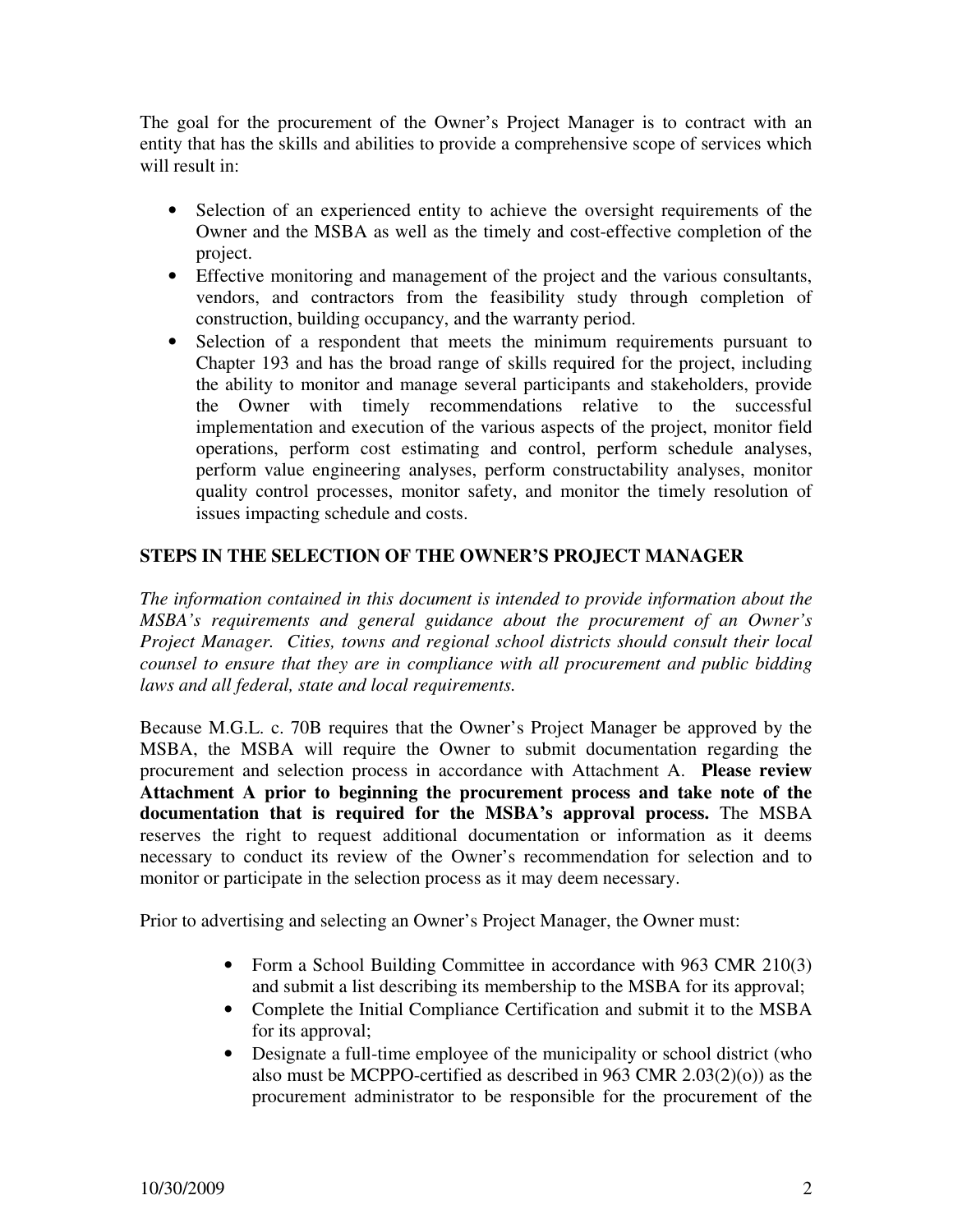Owner's Project Manager and to subsequently manage the contract with the Owner's Project Manager;

- Identify the Selection Committee members and provide information regarding their background. The composition of the Selection Committee should be authorized by the School Building Committee. Provide, as appropriate, confirmation of the Selection Committee's authorization to place the advertisement and proceed with the Request for Services, as drafted; and
- Confer with the MSBA to determine the types and scope of services that will be required and submit for review the advertisement, scope of services, and procurement schedule for the MSBA's concurrence.
- Prepare a Request for Services using the MSBA's model RFS.

# **Request for Services (RFS)**

Using the MSBA's model RFS, the Selection Committee should prepare a RFS for review by the MSBA that includes:

- A description of the problems and issues to be addressed including any relevant background information and a description of existing conditions;
- A description of circumstances and/or characteristics that may impact the work (e.g., limited site access, occupied building, etc.);
- The project schedule along with design and construction phase requirements (provide an estimated duration and schedule associated with a range of options to be studied); and
- The project budget (provide the estimated costs associated with the range of options to be studied).

The more descriptive the project objectives, the better understanding potential Owner's Project Managers will have of the project and the more likely it will be to attract candidates who have relevant experience.

#### **Criteria for Selection**

The responses to the RFS for Owner's Project Manager must designate an individual as the Project Director who is certified in the Massachusetts Certified Public Purchasing Office Program (MCPPO), as administered by the Inspector General of the Commonwealth of Massachusetts, and who meets the following minimum requirements:

• The Project Director must be a person who is registered with the Commonwealth as an architect or professional engineer and has at least 5 years experience in managing the design and construction processes of public buildings**;**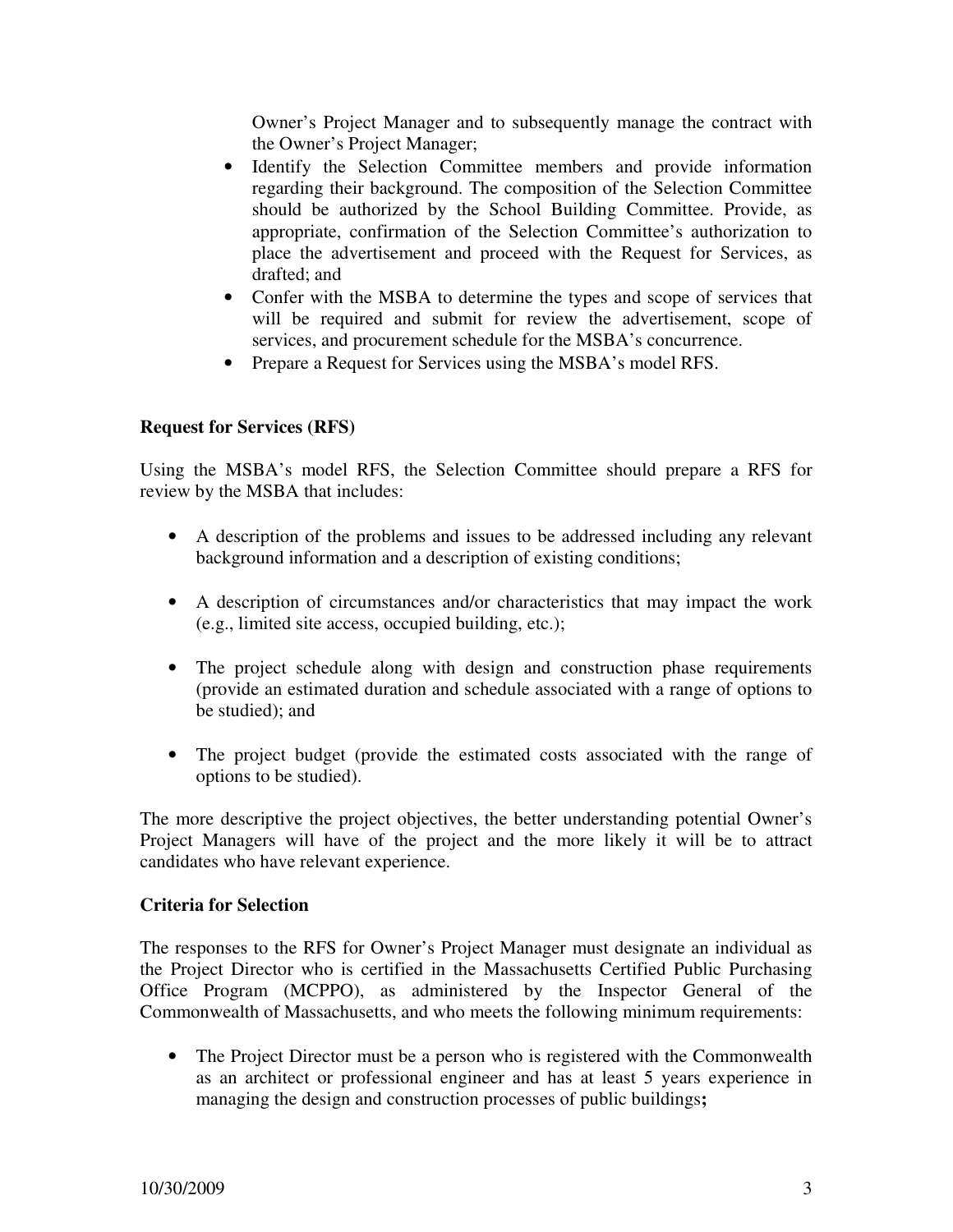• If the Project Director is not registered with the Commonwealth as an architect or professional engineer, the Project Manager must be a person who has at least 7 years experience in managing the design and construction processes of public buildings.

The selection process should include weighted criteria that ensure that finalists have significant, **relevant** experience in the supervision of construction of several projects, that have been successfully completed and/or are in process, and that are **similar in type, size, dollar value, and complexity to the project being considered**. Consider the respondent's expertise, performance record (i.e., statistics on number of projects managed, project dollar value, number and percentage completed on time, etc.), capacity and in-house skills (i.e., staff available for back-up and assistance), existing work load, financial stability, and prior direct experience providing services in both the mandatory tasks and any other additional tasks the Owner requires, as well as the personal experience of the assigned Project Director. Consider whether the project requires any unusual expertise or previous experience, such as: experience working with local boards, commissions and/or community groups; experience with major renovations or new construction; experience with project delivery method; experience with particular building systems; experience with high performance green schools; or experience with historic renovation. Any project specific criteria must be stated in the scope of services.

The RFS should clearly identify the process that will be used by the Selection Committee in evaluating the responses. The process should include an evaluation by the Selection Committee as to whether the response has met the minimum threshold requirements, an explanation of the weight assigned to the criteria, and the ranking process at each step (responses and interviews).

#### **Fee for Services**

After utilizing a qualifications-based selection process and conferring with the MSBA, the Owner will select a respondent and then negotiate the fee for services dependent upon an evaluation of the level of effort required, job complexity, specialized knowledge required, estimated construction cost, comparison with past project fees, and other considerations. A final construction figure in excess of the initial construction estimate will not, in and of itself, constitute a justification for an increased Owner's Project Manager fee. Depending on the project and as defined in the RFS, the Owner may negotiate a combination of cost plus fixed profit, unit price, and lump sum dependent upon the services. The initial fee structure will be negotiated through the Feasibility Study/Schematic Design Phase. The respondents will be required to include proposed staffing plans for potential projects for future phases and to provide pricing information, including hourly rates by job classification, for all phases specified in the contract at the time of the initial fee negotiation. The Owner and the selected respondent must finalize their negotiations, and the respondent must sign the MSBA standard Contract for Project Management Services, before the Owner seeks final approval of the selected respondent from the MSBA.

or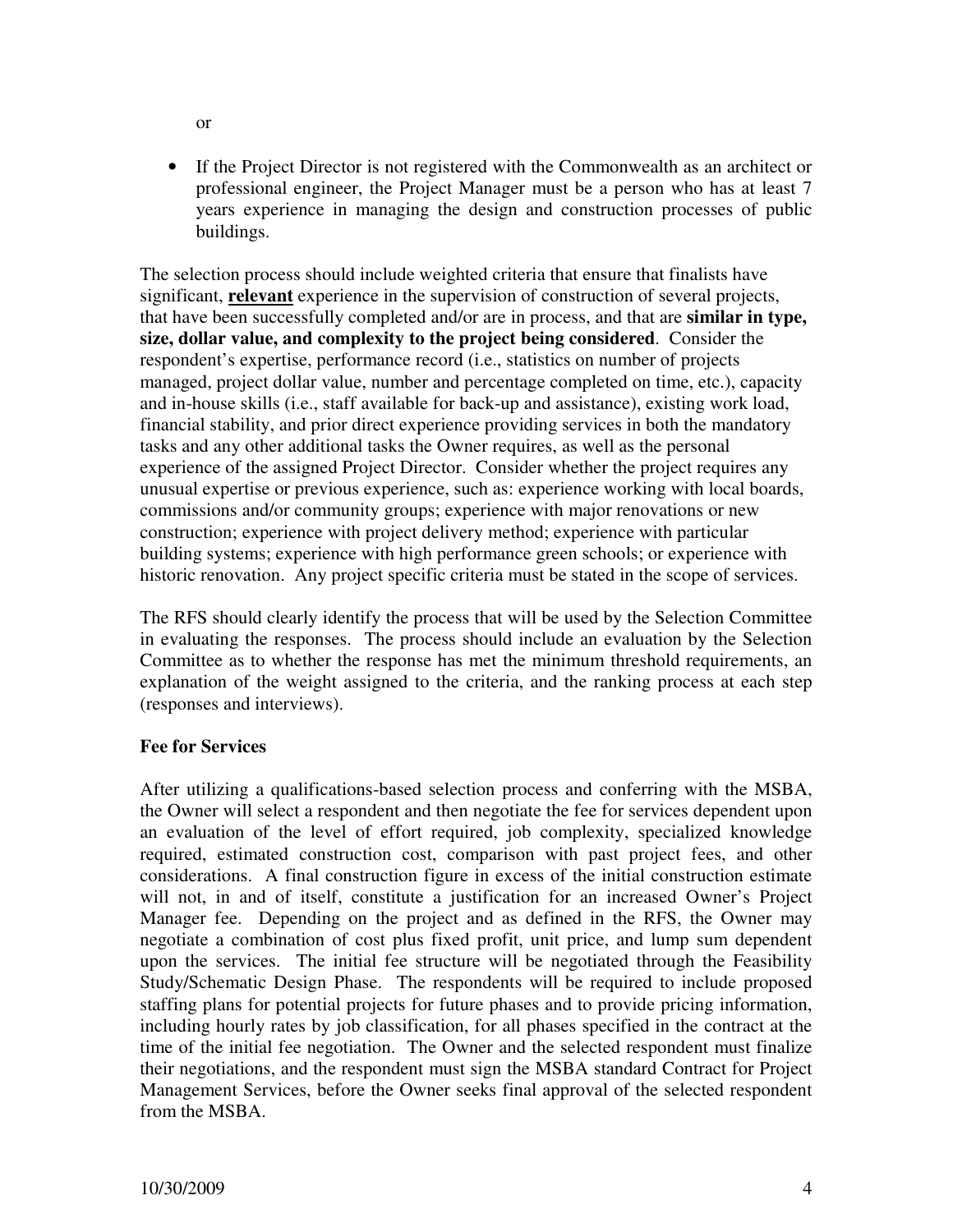## **Advertising for Owner's Project Managers**

The advertisement should include the following information:

- Specific site location of the project;
- Owner's Project Manager fee and estimated project cost;
- Brief description of the project;
- Date and time of informational meeting and site inspection (if applicable);
- Where to obtain an RFS;
- Deadline for the receipt of a response to the RFS; and
- Contact person for the Owner

To help interested Owner's Project Managers understand the full scope of the work and the contractual requirements, the RFS should include:

- the contract (attach the MSBA's standard Contract for Project Management Services, as applicable<sup>1</sup>);
- the criteria that will be used for selection:
- any performance expectations so a prospective Owner's Project Manager can determine if he/she has the appropriate qualifications and is willing to provide the services outlined for the established fee;
- the project budget (estimated costs for the range of options to be studied); and
- the preliminary project schedule (estimated duration for range of options to be studied).

. The Owner should send a copy of the advertisement and the RFS to the MSBA for review before the advertisement is placed.

**Where to Place Advertisements.** Advertisements must appear in the Central Register and a newspaper of general circulation in the area in which the project is located or to be located. The Owner may also consider advertising in the Dodge Report and newsletters or bulletins of relevant professional associations and SOMWBA.

**Timing.** At a minimum, the advertisement should appear in the newspapers, the **Central Register**, and any other publications selected by the Owner one time at least two weeks before the RFS deadline. In order to solicit a wide response, consider advertising at least three or four weeks in advance of the RFS deadline.

When posting in the Central Register, all notices must be received by the Secretary of the Commonwealth by 4:00 P.M. on the Tuesday of the week preceding publication. The Central Register is published weekly on Wednesday. It is the responsibility of the agency to assure timely filing so that the two week minimum notice is met. Also, all notices

<sup>&</sup>lt;sup>1</sup> Please note the MSBA has developed a standard contract for a design/bid/build procurement, and is developing a standard contract for CM-at-Risk procurement.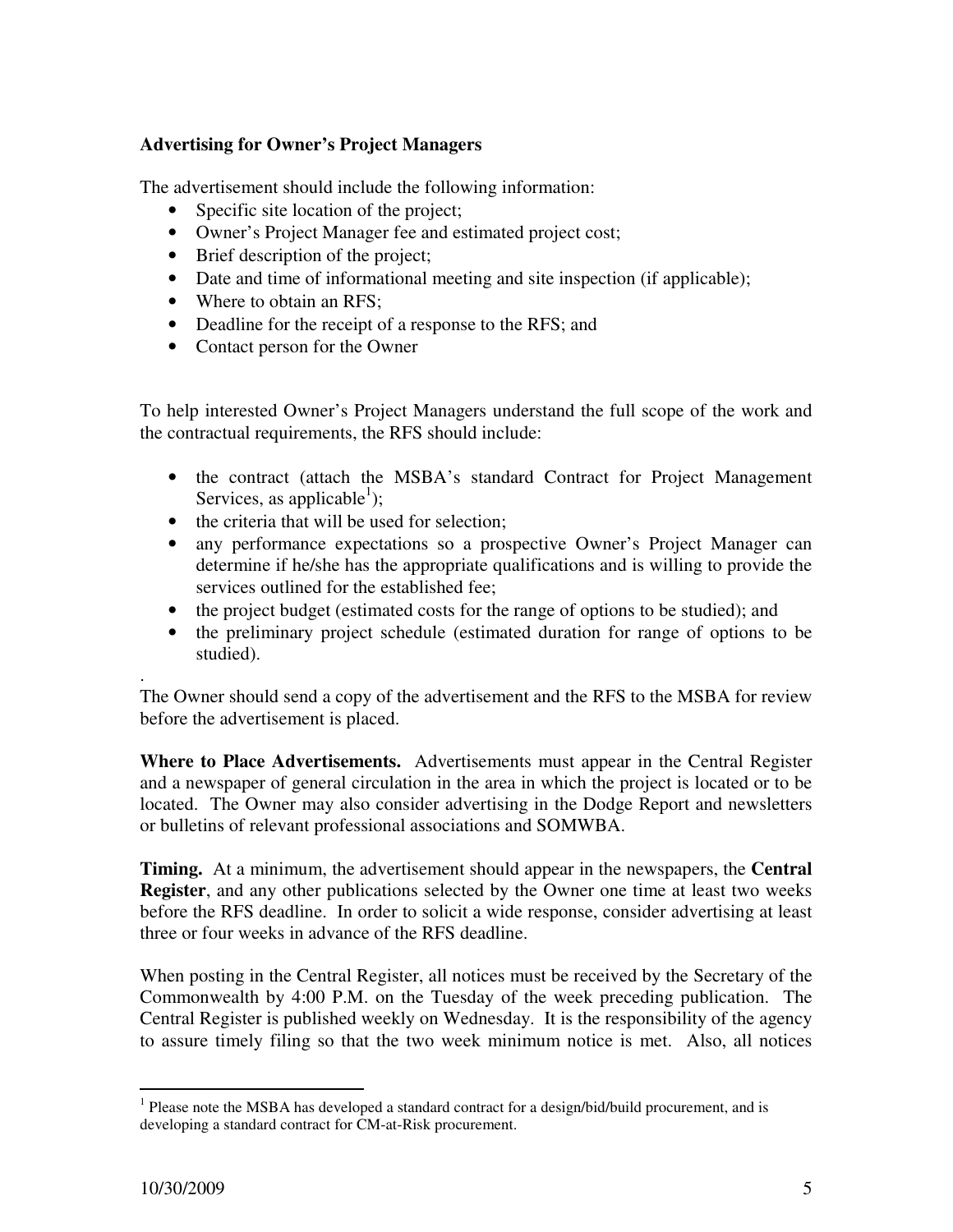published in the Central Register shall be submitted to the Secretary on forms provided by the Secretary.

**Informational Meeting and Site Inspection.** An informational meeting and site inspection is recommended, particularly for projects where the scope of work includes existing structures or sites, or new construction on a site with difficult topography. An informational meeting and site inspection should be factored into the schedule and the date should be included in the advertisement.

Be sure to have copies of the RFS at the site inspection for applicants who may not have received one but be cautious about providing any information that is not included in the RFS to avoid giving those in attendance an unfair advantage.

**Record Keeping.** The Owner's procurement administrator should keep a record of names and addresses of all those who request an RFS so that all interested parties can be notified of any changes.

#### **Processing Responses to Request for Services**

**References.** Do a thorough reference check of all respondents to ascertain how well they have performed for other clients. The same questions should be asked of each reference. The reference check should meet the following guidelines:

- Check references for a minimum of three projects most similar in type, size, dollar value and complexity to your own;
- Check references from other public awarding authorities; and
- Ask references for information relating to the qualifications and criteria defined in the project scope.

This information will help determine which respondents are best suited for the project.

**Ranking.** To evaluate the responses and make a selection, take into account all available information including: the scope of work; project specific criteria; information obtained from references; project-specific information; performance record of respondents on previous public and private work; and the information contained in the response. The Selection Committee should complete a scoring sheet (see suggested format in Attachment B) evaluating each response in accordance with the procedure outlined in the RFS and the weighted criteria. A "short list" of three to five respondents should be selected for an interview.

**Interviews.** Each of the short-listed respondents should be invited for a presentation and an interview by the Owner. Key personnel listed in the response must be at the interview.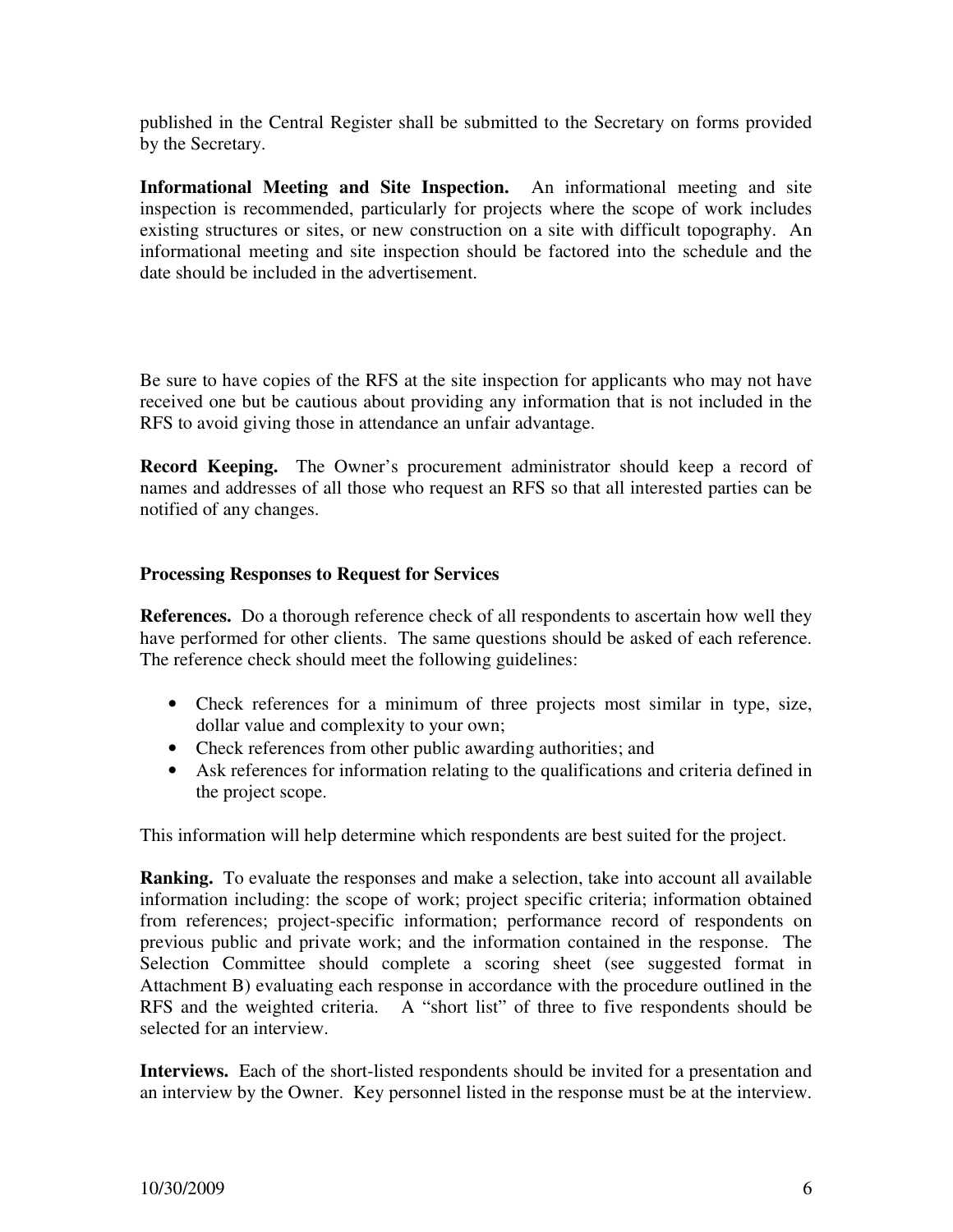Be sure to ask the same questions of all respondents to be able to compare the quality and content of the answers. Responses received at the interviews must be documented.

At the interview, participants should :

- Confirm the respondent's qualifications to do the job;
- Confirm the respondent's ability to meet the schedule:
- Confirm the respondent's identification of key personnel and their time commitment to the project by phase; and
- Review the MSBA standard Contract for Project Management Services to confirm an understanding of the content.

**Selection.** Following the interviews, the finalists should be ranked in order of preference. The ranking should be recorded on a scoring sheet separate from the first scoring sheet used. The rationale for the selection must be well documented. The Owner should forward a summary of the procurement and selection process to the MSBA for its review (See Attachment A for more information).

### **Massachusetts School Building Authority Approval**

M.G.L. c. 70B requires that the Owner's Project Manager be approved by the  $MSBA.^{2*}$ Prior to awarding a contract to the selected respondent, the Owner should submit to the MSBA copies of all applicable materials indicated in Attachment A, including but not limited to, the following:

- A copy of the newspaper advertisement;
- A list of the selection criteria;
- A summary of the qualifications and experience of the selected respondent;
- The proposed staffing commitment of key team members;
- A copy of the response from the selected respondent;
- Copies of the scoring sheets;
- Copies of the responses received from reference checks and interview process;
- The rationale for selection; and
- The MSBA's standard Contract for Project Management Services signed by the selected respondent.

 $\overline{a}^2$  Notwithstanding the rights of the MSBA to approve owner's project managers, the MSBA shall not be held liable for (1) the selection of the Owner's Project Manager, (2) any occurrences arising out of the selection of the Owner's Project Manager, (3) any acts or omissions of the Owner's Project Manager, or (4) the performance of the Owner's Project Manager. The MSBA is not responsible for the selection of the Owner's Project Manager, rather the MSBA only approves or disapproves the selection of the Owner's Project Manager. The MSBA shall have no liability whatsoever for the Owner's Project Manager's performance, actions, or omissions.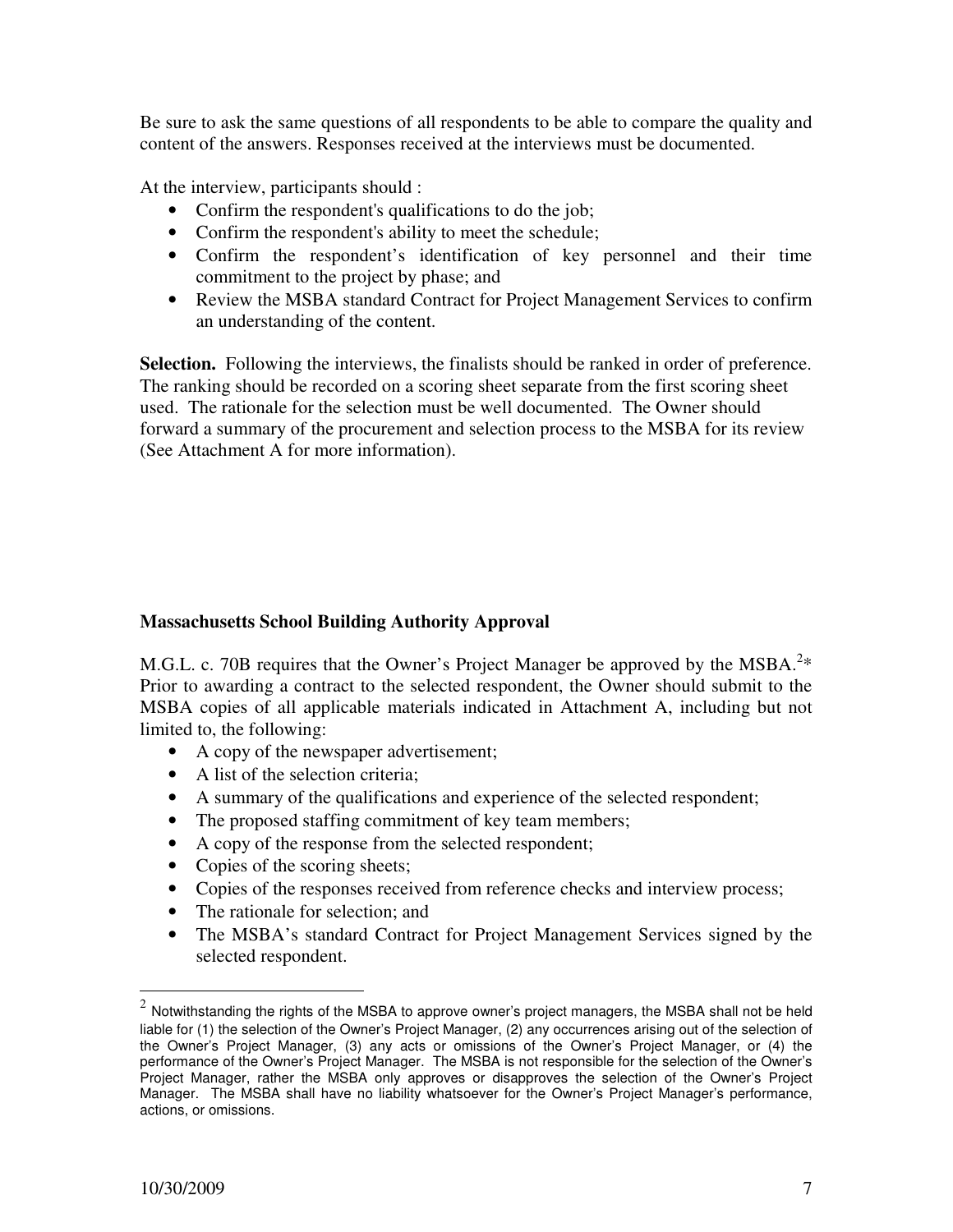As part of the approval process, the MSBA may require the Owner and the selected Owner's Project Manager to make a brief presentation to the MSBA's Owner's Project Manager Review Panel.

### **Contract Execution**

Upon (1) the Owner's successful negotiation with the selected respondent, (2) the selected respondent signing the MSBA's standard Contract for Project Management Services, and (3) the MSBA approving the selected respondent, the Owner should award a contract to the Owner's Project Manager and execute the contract. The Owner should prepare at least three originals of the MSBA's standard Contract for Project Management Services for execution. The Owner's Project Manager and the person authorized by the Owner in accordance with applicable law must execute the contracts. The Owner should give one original copy of the executed contracts to the MSBA, one original copy to the Owner's Project Manager, and one original copy should be kept for the Owner's records.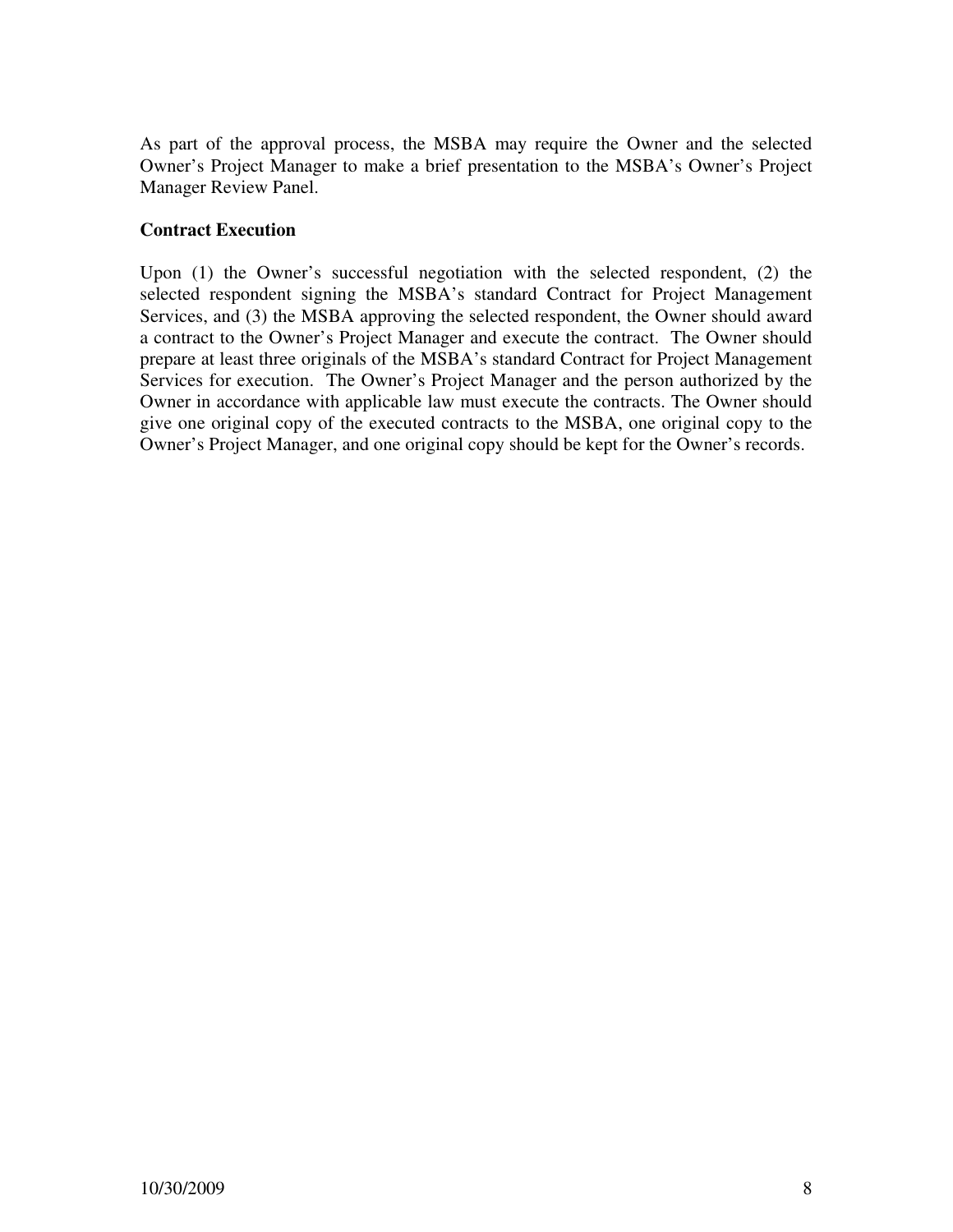### **ATTACHMENT A Documentation required for MSBA approval process**

*Attachment A consists of two parts: 1) a narrative of the procurement and selection process and 2) a completed checklist. All of Attachment A, including all Exhibits required therein, must be submitted to the MSBA.* 

### *Part 1: Narrative of the Selection Process.*

*The information contained in the narrative should be detailed and clearly explain the procurement process and the selection process. The information provided should be supported by the documentation shown in the checklist. The narrative must be signed by the Chief Executive Officer, on behalf of the Owner. The Chief Executive Officer must certify that a qualifications-based selection process was used, state that the Owner recommends the selected respondent as the Owner's Project Manager, and state that the Owner is seeking the MSBA's approval of the Owner's Project Manager.* 

### *Part 2: The Checklist.*

*The Owner should provide the information requested in the first column of the checklist either in the text of the narrative or as an Exhibit, as designated in Attachment A. (e.g., a copy of RFS and a copy of the response from the selected respondent). In the second column of the checklist, the District should note that the required information has been submitted. The third column is for MSBA use.*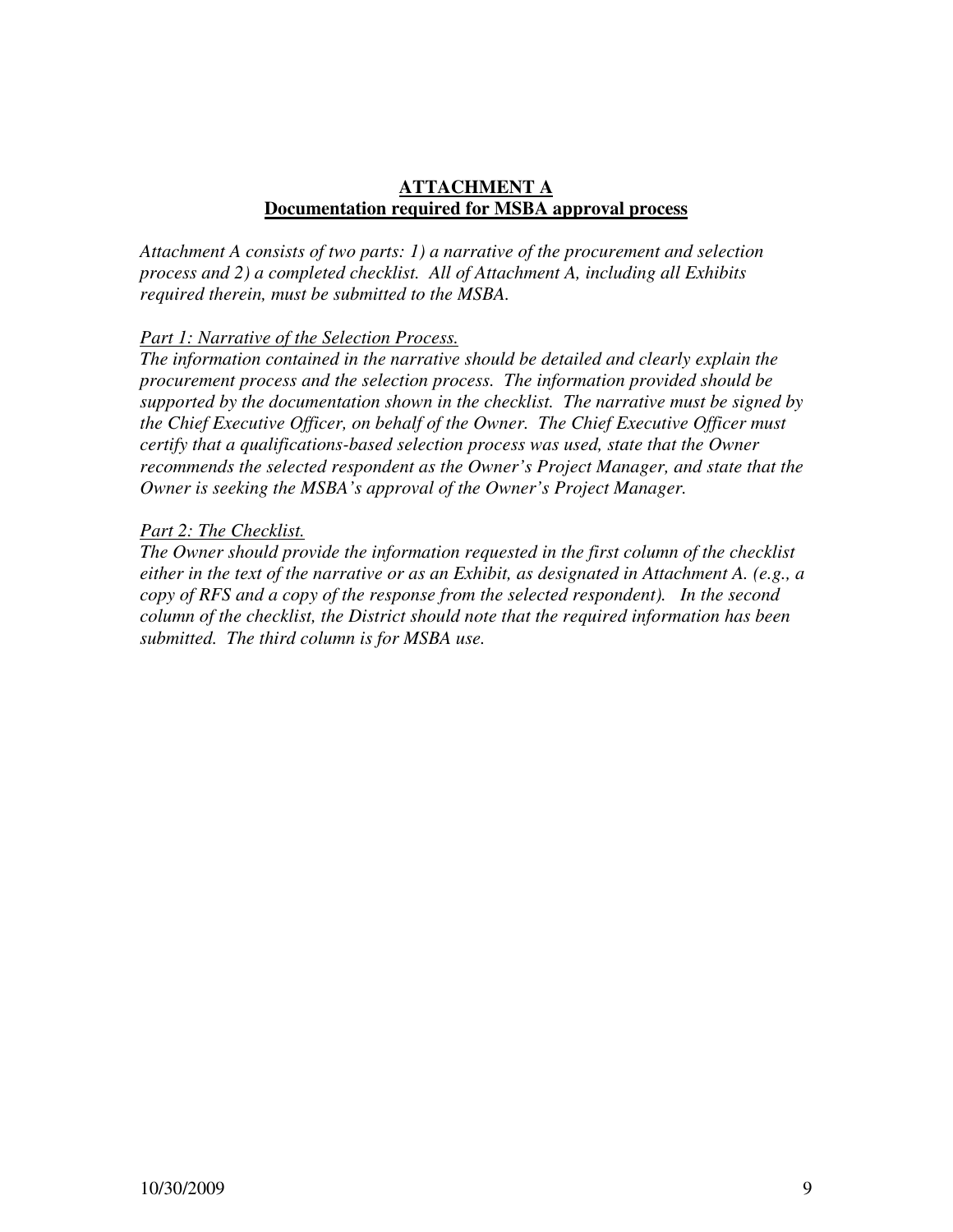### Part 1: Sample Format for the Narrative of the Selection Process

A Selection Committee was formed by the (District) School Building Committee to prepare the Request for Services (Exhibit A) for an Owner's Project Manager. The Selection Committee included the following members: (List names, titles and a brief description of related experience. Also identify the full-time employee of the Owner who was designated as the procurement administrator and include the date of completion of the individual's MCPPO certification.)

| Name | Title | Description of related experience |  |  |
|------|-------|-----------------------------------|--|--|
|      |       |                                   |  |  |
|      |       |                                   |  |  |
|      |       |                                   |  |  |
|      |       |                                   |  |  |

Procurement administrator: [Name], [Title], [Completion date of MCPPO training]

On XXXX, xx, 200X, the Selection Committee presented the Request for Services to the (District) School Committee which authorized the (District) School Building Committee to advertise the Request for Services for an Owner's Project Manager. (Exhibit B)

On XXXX, xx, 200X, the (District) advertised a Request for Services for an Owner's Project Manager for a school construction project in the Central Register as well as (list additional publications), Exhibit C. A (mandatory/voluntary) informational meeting and site visit was scheduled for xxxx, 200X and yyy respondents attended. Questions were received from respondents and addressed in published questions and answers and/or resulted in addenda to the Request for Services, Exhibit D.

X respondents requested the Request for Services including (list the names of the respondents).

| Firm Name |
|-----------|
|           |
|           |
|           |
|           |

Y respondents submitted responses by the original due date of XXXX xx, 200X (Please note if the submission date was extended) as follows: (Provide the list of respondents).

| Firm Name |
|-----------|
|           |
|           |
|           |
|           |
|           |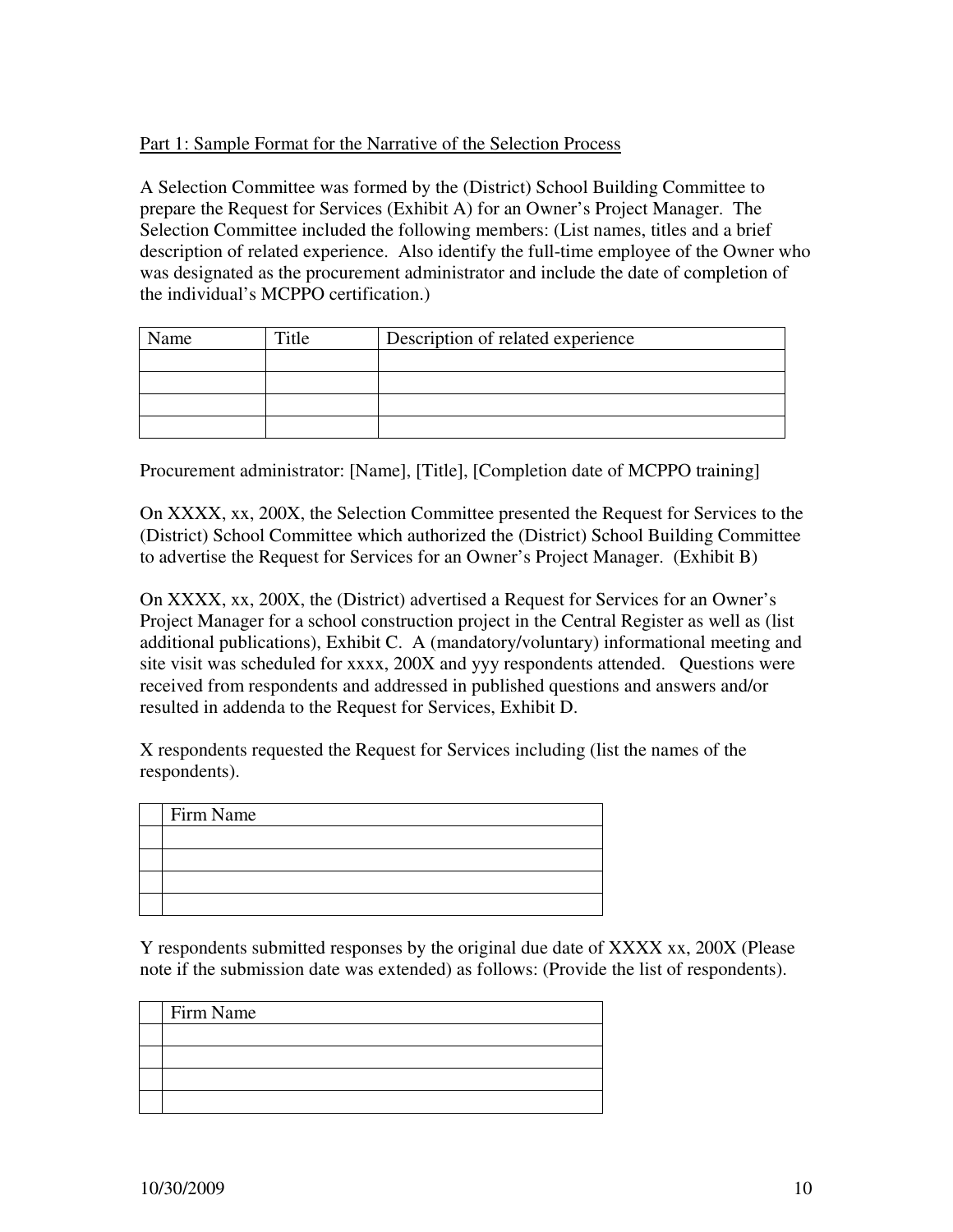The Selection Committee members each received copies of all the responses received. The Selection Committee verified that all responses complied with the minimum requirements set forth in M.G.L. c.149 §44A½ for an "owner's project manager" and 963 CMR 2.00 *et seq*.

The Selection Committee ranked the respondents based on the selection criteria listed in the Request for Services (Provide a list of the respondents with the scoring by the Selection Committee. Include a detailed explanation of the scoring system the committee utilized, i.e., the meaning behind the numerical values. Please submit the committee members' scoring sheets, Exhibit E. (See Attachment B of this document for a sample scoring sheet.)

|           | Cumulative       |
|-----------|------------------|
| Firm Name | Average<br>Score |
|           |                  |
|           |                  |
|           |                  |
|           |                  |

The committee short listed the following respondents:

|           | Cumulative       |
|-----------|------------------|
|           | Average<br>Score |
| Firm Name |                  |
|           |                  |
|           |                  |
|           |                  |
|           |                  |

The Selection Committee did/did not decide to conduct interviews of the short-listed respondents. (If interviews were conducted, continue with the following narrative). X respondents were interviewed and the following questions were asked:

(Provide, in the narrative, a list of the interview questions the committee used.) (Explain the scoring system that was used in assessing the interviewees and include how respondent's original rankings were incorporated.)

(Provide a narrative paragraph for each interviewed respondent including the responses provided and specific information about the strengths and weaknesses realized through the interview questions and how this information impacted the scoring and/or ranking.)

After the interviews, the Selection Committee ranked the three short-listed respondents as follows: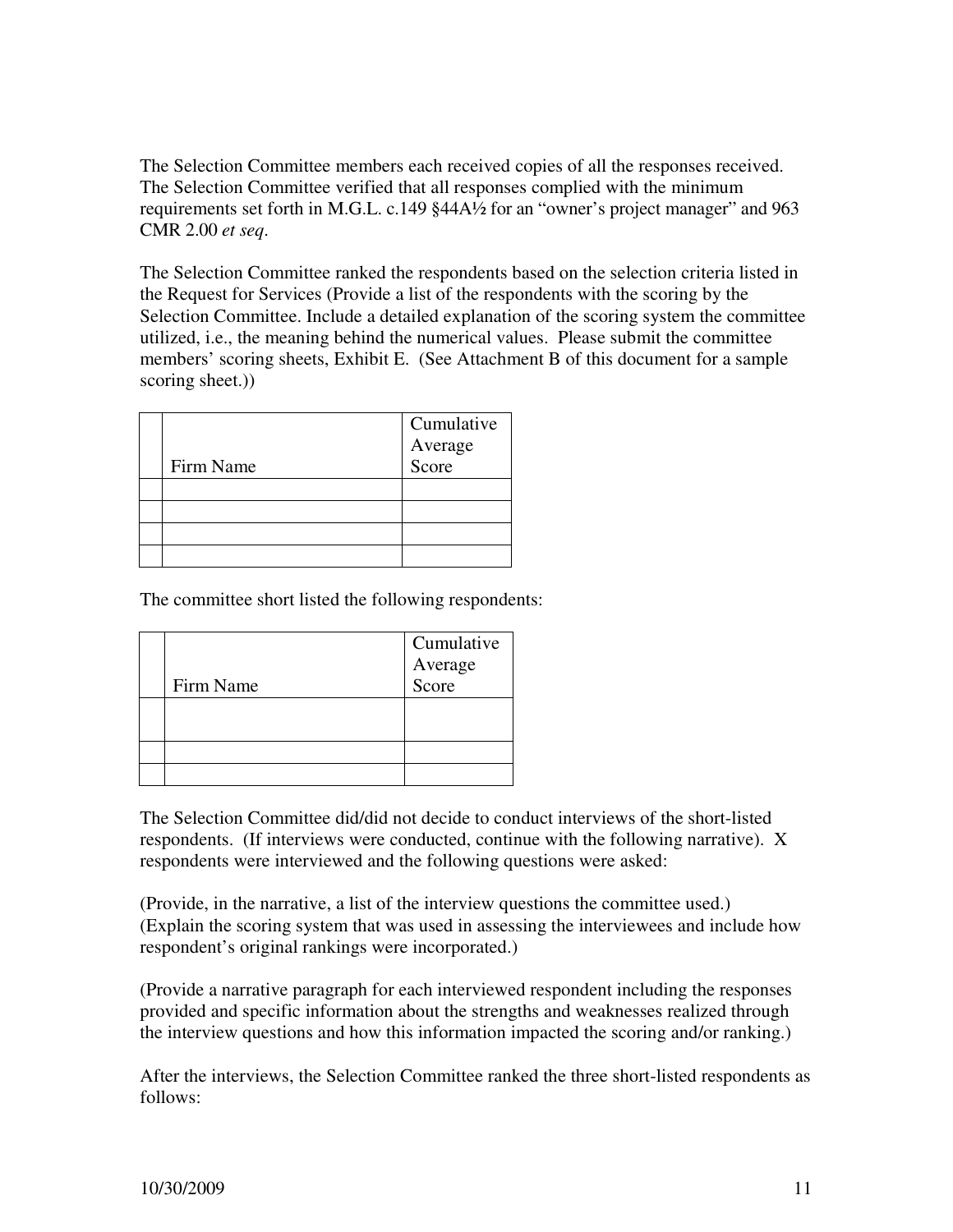|           | Cumulative<br>Average Score |
|-----------|-----------------------------|
| Firm Name | (if applicable)             |
|           |                             |
|           |                             |
|           |                             |

Provide a narrative paragraph for each interviewed respondent including specific information about the strengths and weaknesses realized through the interview questions and how this information impacted the scoring and/or ranking.)

The Selection Committee conducted X reference checks as summarized below: (Please list how many reference checks were conducted, what ratings and feedback were given by the references and if any "independent" [not provided by the respondent] references were obtained.)

The Selection Committee ranked Respondent X first based on (list specific supporting reasons).

Conclusion Statement:

 (Name of Selected Respondent) and (City/Town/Regional School District) have completed negotiations and (Name of Selected Respondent) has signed the MSBA standard Contract for Project Management Services for a Design/Bid/Build project, without modifications to its terms and conditions.

Pursuant to section 3.2 of the Contract between the Owner's Project Manager and (City/Town/Regional School District), the Eligible Applicant for (City/Town/Regional School District) has designated (District's Contact Designee) as the individual who shall have the authority to act on behalf of the Owner under this Contract and who shall be responsible for the day-to-day communication between the Owner and the Owner's Project Manager.

Based on the information as stated above, the Owner hereby certifies that the Owner utilized a qualifications-based procurement process and recommends the selection of (Name of Selected Respondent) as the most qualified respondent to provide Owner's Project Manager services for the (School Name). The Owner requests that the MSBA approve its selection as required by 963 CMR 2.11(2).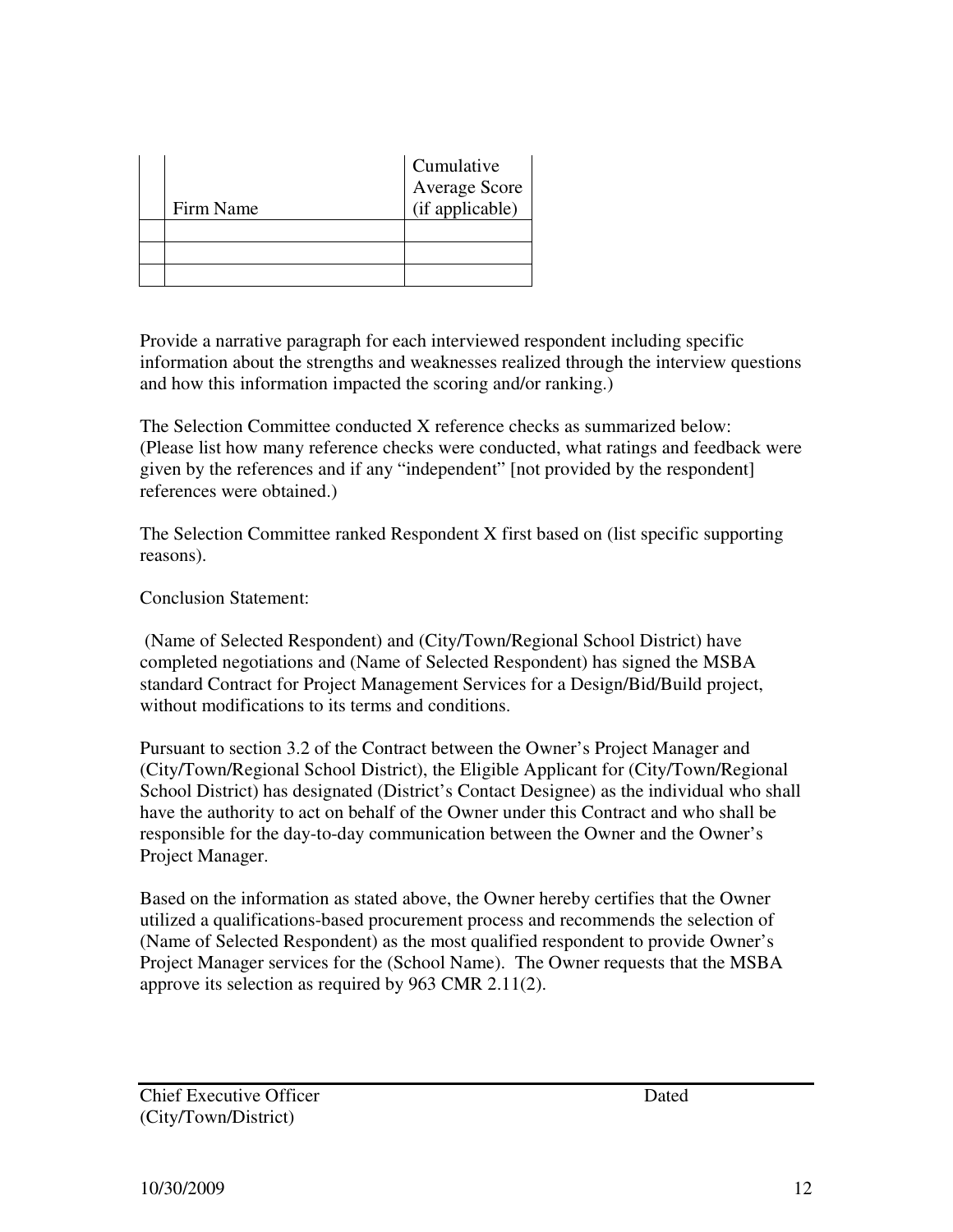### Exhibits

- A. Request for Services (RFS) including any questions and answers and/or Addenda.
- B. School Committee authorization of members of selection committee, approval of RFS and authorization to advertise
- C. Copy of advertisement in the Central Register and any additional publications.
- D. Copy of the selected respondent's proposal.
- E. Committee members' scoring sheets.

F. Original copy of the MSBA standard Contract for Project Management Services signed by the selected respondent.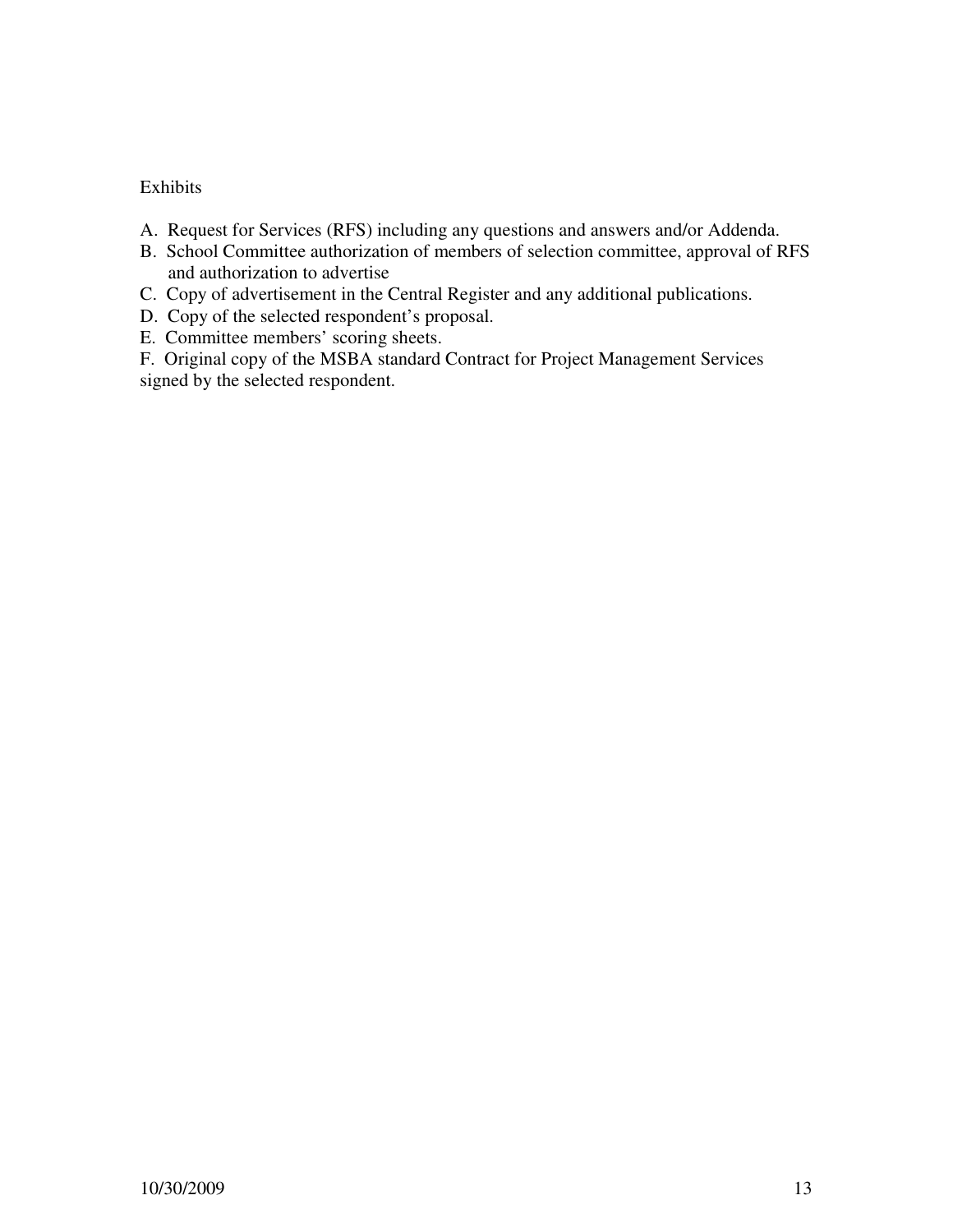## Part 2: Checklist

| District:                   |  |
|-----------------------------|--|
| School:                     |  |
| Date RFS issued:            |  |
| <b>Respondent Selected:</b> |  |

| Documentation/Information             | Included | <b>MSBA Review</b> |
|---------------------------------------|----------|--------------------|
| Completed Narrative providing all     |          |                    |
| requested detail of the selection     |          |                    |
| process.                              |          |                    |
| Selection Committee members,          |          |                    |
| titles and background. Identify full- |          |                    |
| time employee of the Owner            |          |                    |
| designated to be the procurement      |          |                    |
| administrator. (Body of Narrative).   |          |                    |
| Copy of Procurement documents -       |          |                    |
| RFS, any addenda and questions        |          |                    |
| and answers. Exhibit A.               |          |                    |
| School Committee authorization of     |          |                    |
| members of selection committee,       |          |                    |
| approval of RFS and authorization     |          |                    |
| to advertise. Exhibit B.              |          |                    |
| Copy of public notice and where it    |          |                    |
| was posted. Exhibit C.                |          |                    |
| Briefing session held. (Body of       |          |                    |
| Narrative).                           |          |                    |
| How many qualification statements     |          |                    |
| were received and from whom.          |          |                    |
| (Body of Narrative).                  |          |                    |
| Copy of proposal submitted by the     |          |                    |
| Owner's Project Manager the           |          |                    |
| District selected. Exhibit D.         |          |                    |
| Name of Project Director and          |          |                    |
| certification. Exhibit D.             |          |                    |
| Scoring Sheets of Committee           |          |                    |
| Members. Exhibit E.                   |          |                    |
| If interviews were conducted, what    |          |                    |
| questions were asked, how             |          |                    |
| information was recorded and what     |          |                    |
| were results. (Body of Narrative).    |          |                    |
| Summary of reference checks           |          |                    |
| conducted (Body of Narrative).        |          |                    |
| <b>MSBA</b> standard Contract for     |          |                    |
| <b>Project Management Services</b>    |          |                    |
| signed by selected OPM. Exhibit F.    |          |                    |